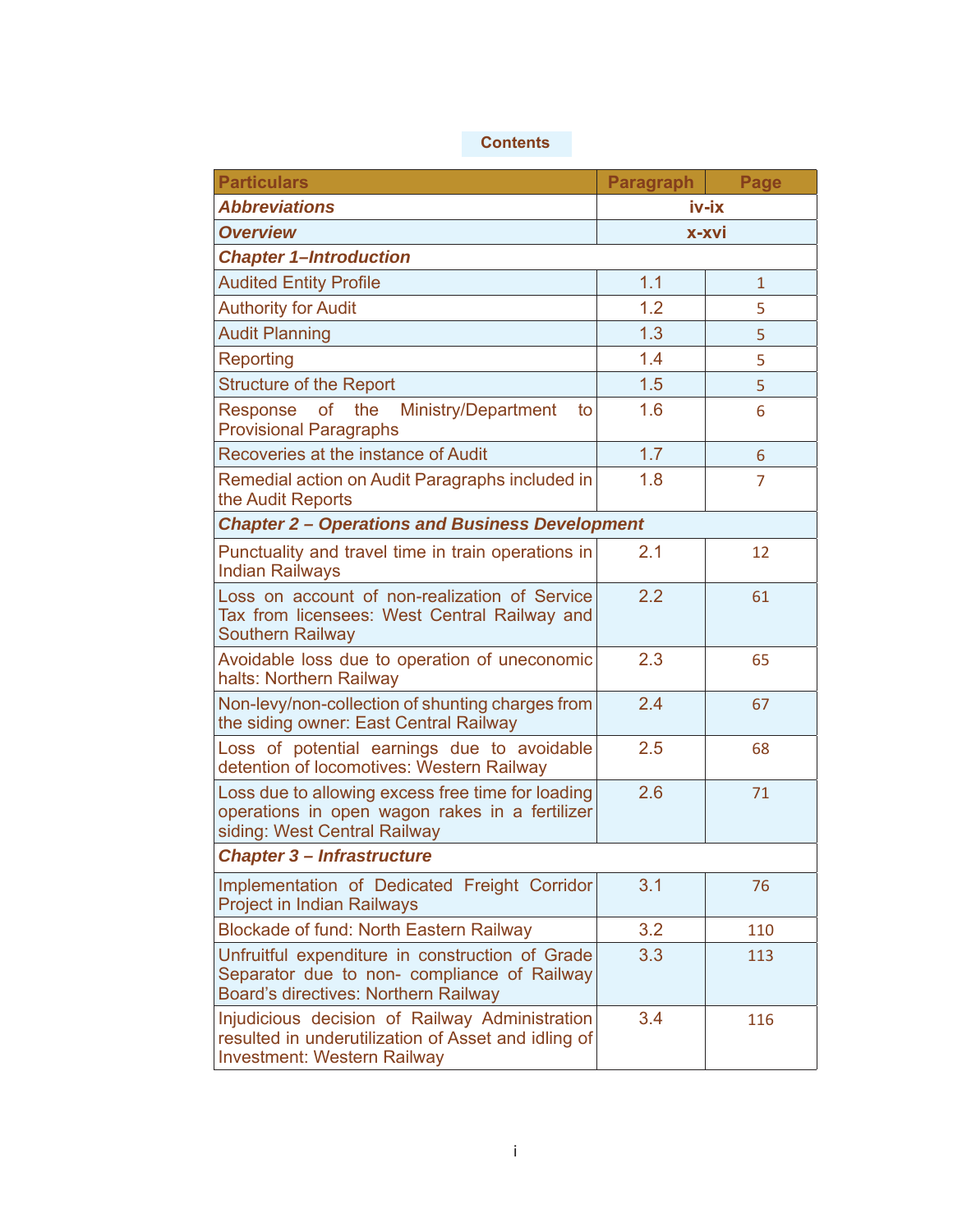| <b>Particulars</b>                                                                                                                                                             | <b>Paragraph</b> | Page |
|--------------------------------------------------------------------------------------------------------------------------------------------------------------------------------|------------------|------|
| Non-recovery of cost of Commercial staff posted<br>in the siding: Central Railway                                                                                              | 3.5              | 118  |
| Injudicious decision for the execution of Panel<br>Interlocking work instead of Electronic Interlocking<br>work resulted in unfruitful expenditure: Eastern<br>Railway         | 3.6              | 120  |
| Loss due to non-recovery of damage and<br>deficiency cost of wagons from siding owners:<br><b>East Coast Railway</b>                                                           | 3.7              | 122  |
| Non-recovery of Repair and Maintenance<br>Charges from Private Sidings: South Western<br>Railway                                                                               | 3.8              | 125  |
| Improper planning for setting up of Mid-Life<br>Rehabilitation Workshop of coaches at Anara<br>led to unproductive expenditure: South Eastern<br>Railway                       | 3.9              | 126  |
| Hasty investment in a new line project without<br>assessing its feasibility of execution resulted in<br>unfruitful expenditure: Southern Railway                               | 3.10             | 128  |
| Failure to implement Ministry of Railways orders<br>resulted in damage to railway cables: South<br><b>Eastern Railway and West Central Railway</b>                             | 3.11             | 131  |
| Non-execution of Land License Agreement on<br>occupation of railway land for commercial use<br>resulting in non-recovery of licence fee: North<br><b>East Frontier Railway</b> | 3.12             | 133  |
| Infructuous expenditure on capital infrastructure:<br><b>South Western Railway</b>                                                                                             | 3.13             | 135  |
| Wrong interpretation of Ministry of Railways<br>Guidelines on utilization of funds resulted in<br>irregular expenditure: East Coast Railway                                    | 3.14             | 137  |
| Non-adherence to the codal provisions resulted<br>in short realization of land license fee: South East<br><b>Central Railway</b>                                               | 3.15             | 139  |
| Non-maintenance of records led to non-recovery<br>of siding charges in respect of three sidings:<br><b>Eastern Railway</b>                                                     | 3.16             | 141  |
| Non-retrieval of Railway land given to Maharashtra<br>State Government under Grow More Food<br>Scheme and non-recovery of license fee: Central<br>Railway                      | 3.17             | 142  |